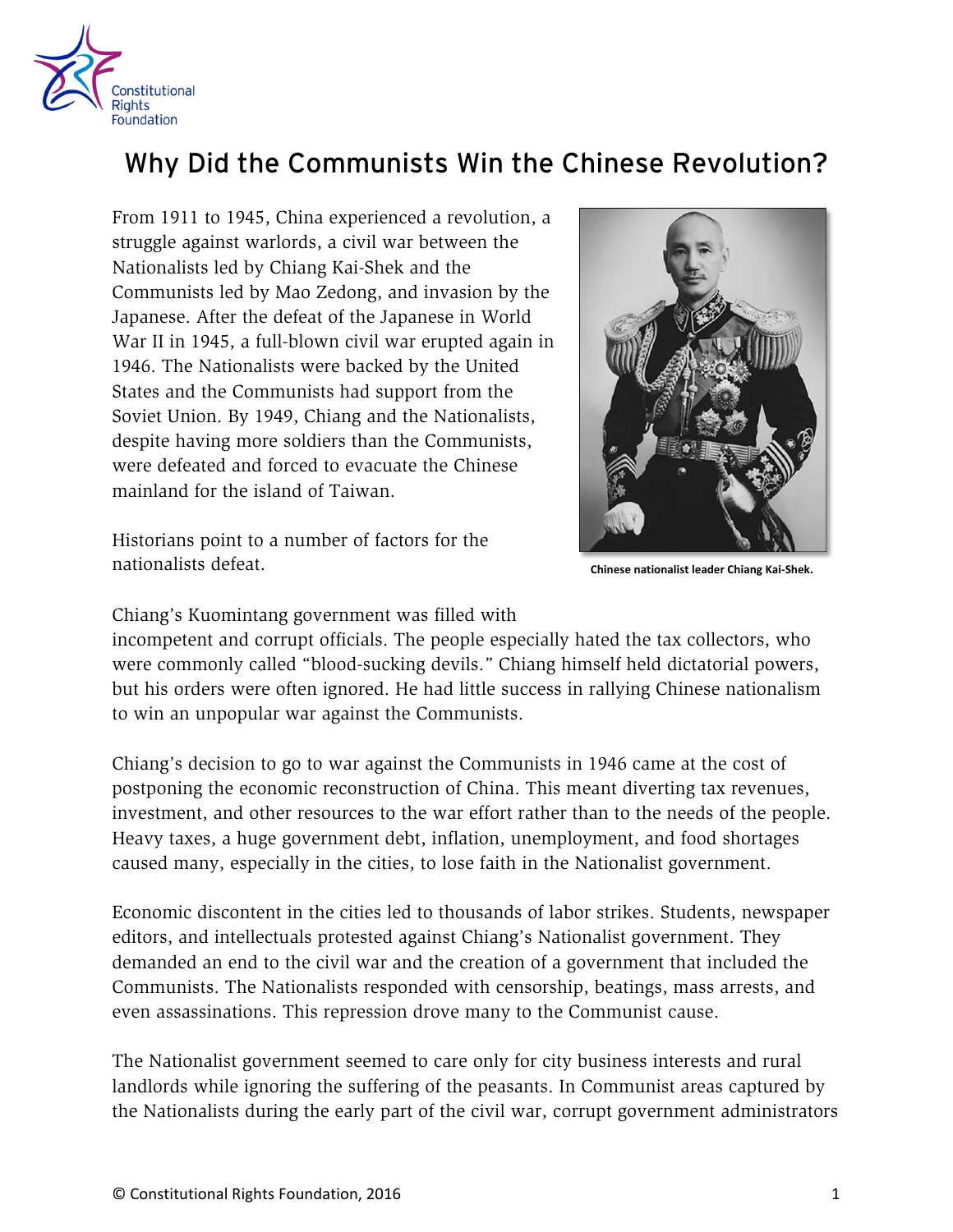helped landlords take back lands that the Communists had handed over to the peasants. The government often punished peasants for participating in Mao's land-distribution programs.

Chiang's army had more soldiers than Mao's, but it was poorly led. Chiang's military was not coordinated by a central command. Generals tended to head independent armies and even competed with one another for food and ammunition. Many officers were corrupt, sometimes selling for personal profit the rice intended for their troops. Chiang's military supply sys- tem was inadequate, unreliable, and crippled by corruption.

More important, few volunteered to join Chiang's armies. Most soldiers were drafted against their will or even kidnapped by army "recruiting squads." Soldiers were poorly trained, clothed, and fed. Officers enforced discipline by beating them. Some were roped together on marches to prevent them from deserting.



**Mao Zedong declares the founding of the People's Republic of China, October 1, 1949.**

## Communist propaganda took

full advantage of all the Nationalist failings. Mao focused on winning over the peasants to gain their support in the civil war. "The battle for China," he said, "is a battle for the hearts and minds of the peasants."

Whenever the Communists secured an area during the civil war, Mao's cadres (teams of supporters) went to work, organizing village "struggle meetings." Peasants and laborers, who owned little or no land, met to force wealthy landlords to confess their bad treatment of the poor. This sometimes included torturing, beating, or even killing landlords as "enemies of the people."

The cadres then cancelled all debts owed to the landlords and distributed their land and other property to the poor peasants and laborers. What they received became their own private property.

As more peasants and laborers acquired land, more of them had a stake in the success of the Communists. If the Nationalists won the civil war, the new landowners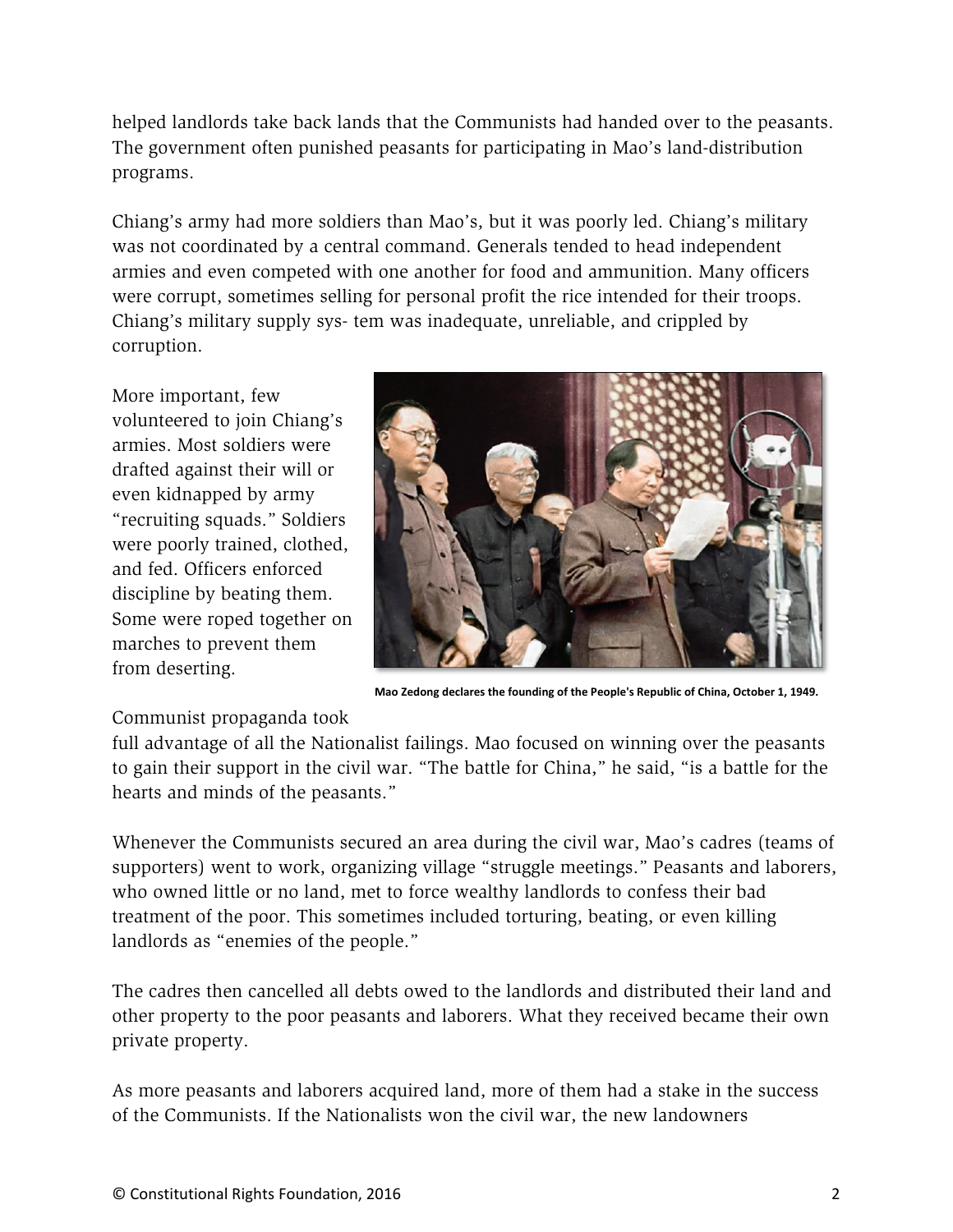understood they would lose everything the Communists had handed over to them. As a result, they increasingly supported Mao's army with food, labor, transportation, and soldier recruits. Most of these people were not dedicated Communists but now they had something to fight for. Mao had an even greater reason to confiscate and re-distribute land from the landlords to the poor peasants and laborers. In doing so, he destroyed the traditional landlord power structure in the villages and replaced it with new peasant leader ship under the control of the Chinese Communist Party.

Land reform built Mao's peasant revolution to transform China into a Communist society. As he kept reminding his cadres, land reform was "the mother of all other work."

Unlike Chiang's numerous independent armies, Mao's People's Liberation Army (PLA) was unified under a tightly controlled central command. Mao's generals, dedicated to the Communist cause, were superior military leaders. They transformed small guerilla bands into a modern conventional army capable of moving quickly to take advantage of the much larger but uncoordinated Nationalist armies.

PLA officers treated ordinary soldiers with more respect than the soldiers got in Chiang's armies. PLA soldiers were also more motivated than Chiang's troops. During the civil war, hundreds of thousands of individual Nationalist soldiers deserted, surrendered, or defected to the Communists.

## The Aftermath

Chiang established a new Kuomintang government on Taiwan, but claimed he was still the president of all China. Likewise, Mao declared that Taiwan was part of the People's Republic of China. This political conflict over Taiwan's status remains unresolved to this day.

As the Chairman of the Chinese Communist Party, Mao possessed absolute power. To purify the Communist revolution in China, he ordered political purges, mass imprisonment, and executions of "enemies of the people." By 1955, Mao had forced the peasants to give up their privately owned plots of land to form state-owned collective farms. The peasants then worked for the government. A few years later, Mao ordered the peasants to work on even larger communes. Food production plummeted, and many Chinese starved.

Millions died as a result of Mao's policies. Later, in 1976, claiming that elements of Chinese society were trying to undermine communism, Mao declared the Cultural Revolution. Red Guards and armies of students ravaged the countryside beating and humiliating those suspected of countering the revolution. Thousands of historic Chinese